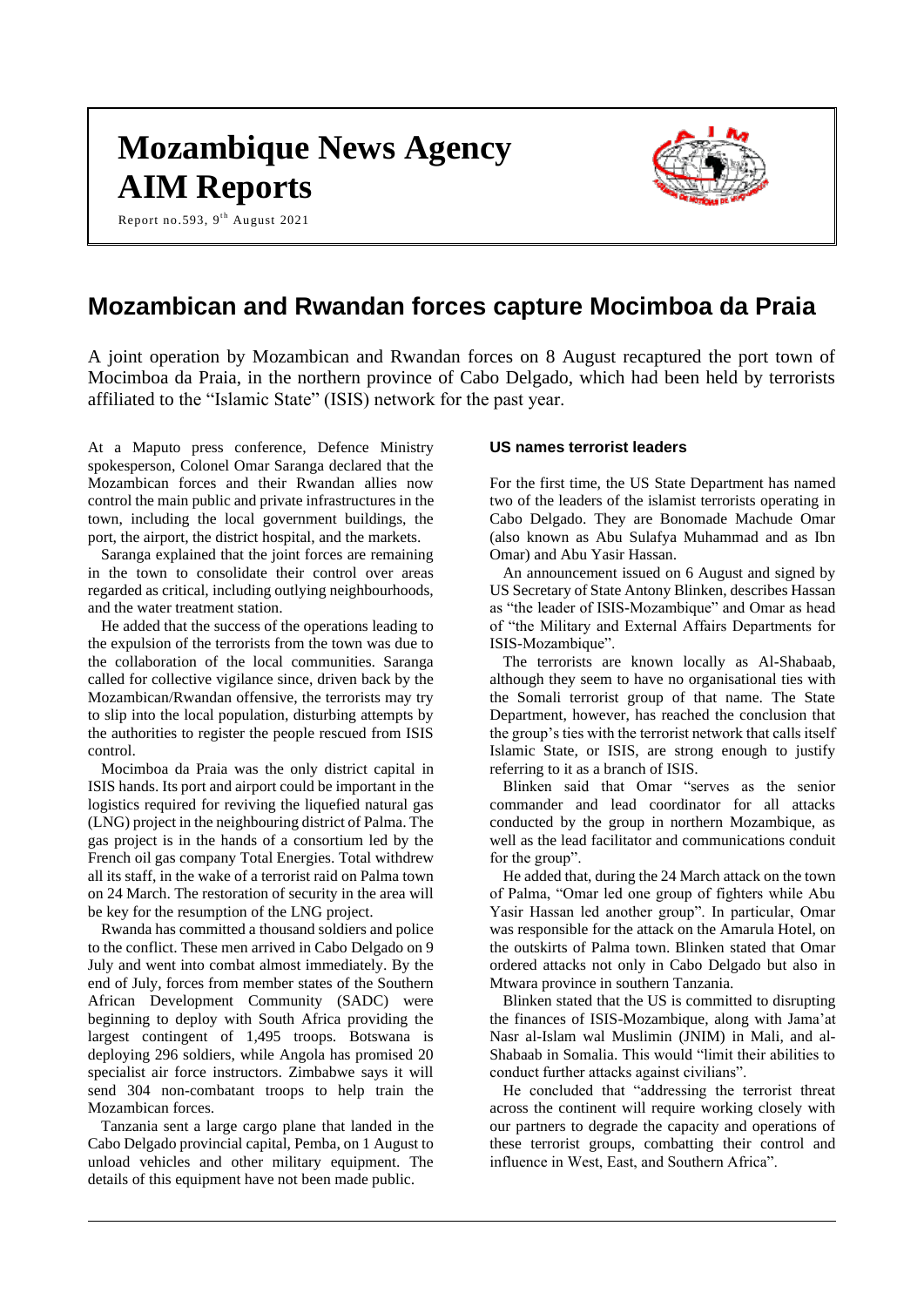#### **Chissano raises possibility of dialogue**

Former President Joaquim Chissano has urged the current government to consider the possibility of entering into a dialogue with the terrorist groups operating in Cabo Delgado.

In an interview with Radio Mozambique on 4 August, Chissano said that historically there have been "certain types of terrorism" which ended through negotiations. "It may be that a leader of this group appears who offers us the opportunity of a dialogue", he added.

There were cases, Chissano said, in which extremists had been convinced to negotiate and end their violence. He did not give examples, but it is not unreasonable to assume that he may have been thinking of an earlier war in Mozambique.

In the 1980s, the apartheid-backed Renamo rebels were often referred to as terrorists and initially the position of the Mozambican government was that negotiations should be held with the South African regime and not with its puppets.

Nonetheless, in the late 1980s channels of communication were opened between Chissano's government and Renamo, and in October 1992 Chissano signed the general peace agreement with Renamo leader Afonso Dhlakama.

The islamist terrorists in Cabo Delgado, however, are much more shadowy than Renamo ever was. The leadership of the group is unnamed and faceless. They do not even have an agreed name – locally they are known as Al-Shabaab or as Ansa al-Sunna, but since 2019 they have operated as loosely affiliated to the terrorist network calling itself Islamic State.

Chissano stressed the importance of studying the causes of the armed violence in Cabo Delgado to solve the crisis in the province.

#### **No elephant poaching recorded in Niassa National Reserve**

President Filipe Nyusi announced on 31 July that, for the third consecutive year, no elephants have been poached in the Niassa National Reserve in the far north of the country, nor in the Gorongosa National Park in the central province of Sofala.

Speaking in the Niassa Reserve during celebrations of World Ranger Day, President Nyusi attributed this success to the combined efforts of the forestry and wildlife rangers, the defence and security forces, the bodies of the administration of justice, and the local communities in the fight against environmental crimes.

The President stressed that Mozambique will continue to transform itself into a natural reserve for elephants and will take measures to protect lions which are currently under great threat from poachers. He lamented that "without these animals, we cease to be Mozambique".

World Rangers Day highlights the role of rangers in protecting and conserving biodiversity and pays tribute to those rangers who have lost their lives in the defence of wildlife.

#### **President Nyusi inaugurates Gorongosa dam**

President Filipe Nyusi on 5 August inaugurated the Gorongosa dam on the Nhandare River in the central province of Sofala.

The dam can store 300,000 cubic metres of water and will allow water coverage in Gorongosa district to rise from 38 to 53.7 per cent of the population. The dam cost 327 million meticais (about US\$5.2 million).

Addressing the crowd who attended the inauguration ceremony, President Nyusi explained that the dam, in addition to flood control and its hydroelectric potential, will bring enormous benefits for the Gorongosa population and the local economy. "Gorongosa needed added water storage capacity", he said, "and so, in light of our national water resource plan, we mobilised resources to pay for the construction of the dam".

He added that the availability of water in the reservoir would allow a local fishery to flourish, contributing to food security, employment, and income.

President Nyusi pledged that the government will continue to mobilise funds to build more water facilities across the country to complement the investments already guaranteed through the "Water for Life" Programme (PRAVIDA).

The Gorongosa dam, he added, would also make water available for irrigation, adding to Gorongosa district's potential as the breadbasket of Sofala. "With the dam and the availability of water, we are launching the challenge to boost the value chains of cotton, oilseeds, vegetables, grain and livestock", President Nyusi stressed.

He urged the Gorongosa local government, the public, and the water management bodies to ensure the sustainability of the dam and its durability, in order to honour the investment made. "This dam cost money, and it would be an enormous waste if, in a little while, we were to be asked to make more money available to rehabilitate it", said the President.

While in Sofala, President Nyusi also inaugurated new water supply systems in Cheringoma and Maringue districts.

The system in Inhaminga, the Cheringoma district capital, gives 25,000 people access to clean drinking water. The system consists of six tanks with a storage capacity of 1,600 cubic metres, which can supply the population of Inhaminga with water for 24 hours a day. A distribution network running for 57 kilometres, and ten standpipes were also installed

Work on this system took two years and cost about 123 million meticais (US\$1.94 million). It was financed by the government and its partners under the PRAVIDA programme.

The previous water supply system in Inhaminga had been paralysed for the past 20 years, obliging the people of the town to walk long distances to obtain water.

The Maringue system cost about 67 million meticais. It consists of four boreholes and two pumps, plus tanks that can store 270 cubic metres of water. The new system should improve the lives of 19,000 Maringue residents.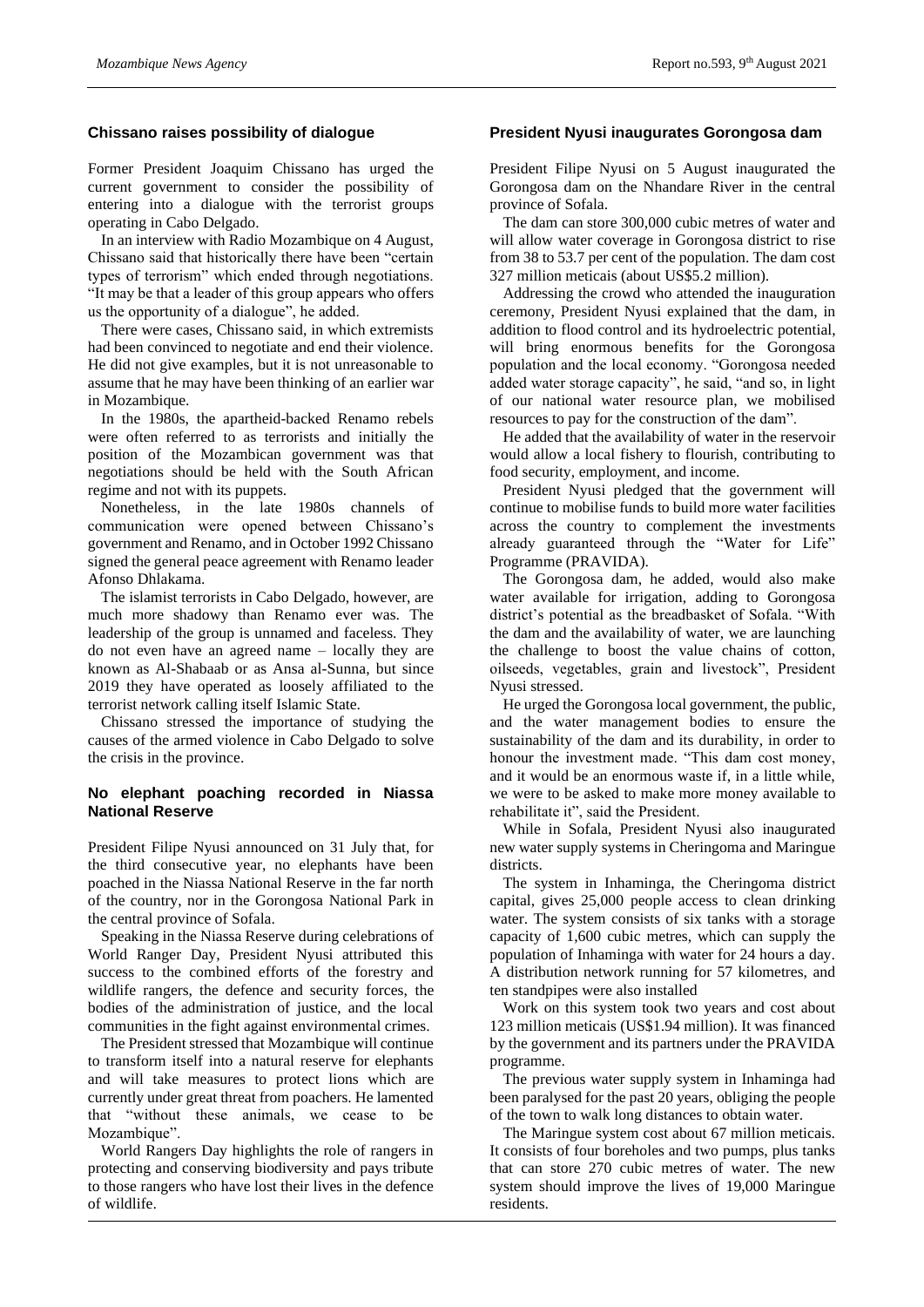#### **Death toll from Covid-19 reaches 1,600**

The Mozambican health authorities on 7 August announced a further 34 deaths from the Covid-19 respiratory disease. This equals the figure from 27 July for the highest number of deaths reported in a single 24 hour period. This brings the total death toll from Covid-19 in Mozambique to exactly 1,600. Since the start of the pandemic, 131,799 people have tested positive.

As part of its efforts to protect the population from Covid-19, the Mozambican government is stepping up its vaccination campaign.

On 2 August the Health Ministry received a further half a million doses of the Verocell vaccine, manufactured by the Chinese pharmaceutical company, Sinopharm. This follows the reception of a million doses of the Verocell vaccine during the previous week. These vaccines are part of the government's drive to acquire 11 million doses by the end of August and to ensure that, by the end of the year all 17 million eligible adults will have been vaccinated.

Deputy Health Minister Lidia Cardoso explained that during the current phase of the country's mass vaccination campaign, which began on 4 August, the target groups are anyone in the urban areas aged 50 and above, all state employees and teachers not covered by earlier phases, and all drivers and fare collectors of passenger transport vehicles (including drivers of bicycle and motorbike-taxis).

Cardoso said that mass vaccination will reduce the impact of the disease and will allow the relaxation of some of the restrictive measures imposed by the government to halt the spread of Covid-19.

Cardoso called on the target groups to go en masse to the vaccination posts. Unlike the earlier phases of the vaccination campaign, which involved smaller numbers of people, citizens should first register at the post nearest to their homes, and they will then be given a date and a time for receiving the vaccination. The vaccination, Cardoso stressed, is evidence of the government's commitment to public health.

Meanwhile, the vaccination initiative of Mozambican private companies, Univax, has so far succeeded in vaccinating over 70,000 people across the country. The Univax initiative is supported by 319 companies, and on 30 June it imported 500,000 doses of the VeroCell vaccine, made by the Chinese pharmaceutical company Sinopharm. Under an agreement with the Ministry of Health, Univax donated 139,590 doses to the government to vaccinate the vulnerable population as part of the national vaccination campaign. The rest is being used to vaccinate workers of the companies involved and their families. This vaccination drive started on 5 July, and to date 72,491 people have received their first dose of the vaccine, and 13,401 have already received the second dose.

This is a condensed version of the AIM daily news service - for details contact pfauvet@live.com

\_\_\_\_\_\_\_\_\_\_\_\_\_\_\_\_\_\_\_\_\_\_\_\_\_\_\_\_\_\_\_\_\_\_\_\_\_\_\_\_\_\_\_

#### **Clinical trials to be held in Beira and Maputo**

The Coalition for Epidemic Preparedness Innovations (CEPI) and the International Vaccine Institute (IVI) on 21 July announced that they are going to hold clinical trials in the Mozambican cities of Beira and Maputo to test the efficacy of the VeroCell Covid-19 vaccine produced by the Chinese company Sinopharm.

The vaccine has already been approved by the World Health Organisation (WHO) for emergency use and its efficacy for symptomatic and hospitalised disease is estimated by WHO to be 79 per cent. However, until now there have been no clinical trials to test its effectiveness against the main strains of Covid-19 circulating in southern Africa, known as the Beta and Delta variants.

In a press release, the chief executive of CEPI, Dr Richard Hatchett, explained that "only a handful of clinical trials of COVID-19 vaccines have taken place in sub-Saharan Africa. But for vaccines to have the maximum impact they must be evaluated in the populations that will receive them and against the variants those populations are most likely to encounter".

The first clinical trial is a Phase 3 trial, which means that the VeroCell vaccine has already undergone Phase 1 and 2 trials to check that it is both safe and effective. In addition, the vaccine has already undergone Phase 3 trials in the United Arab Emirates and Bahrain confirming its effectiveness. In fact, the vaccine is currently being used in over fifty countries around the world and at the end of June half a million doses arrived in Mozambique for distribution under the United for Vaccination Against Covid-19 (UNIVAX) initiative.

Apart from testing the vaccine's effectiveness against the Beta and Delta strains, the trial will also assess its safety and immunogenicity in HIV-infected individuals. Another task of the trial is to test if it can be coadministered with seasonal influenza vaccines.

The trial is urgently needed due to the agreement signed on 12 July between Sinopharm and the COVAX initiative (which is coordinated by WHO) under which up to 170 million doses of VeroCell will be distributed to developing countries. According to CEPI, the trials will begin shortly, with the first interim results expected before the end of 2021.

A separate Phase 2 trial will evaluate the safety and effectiveness of giving one dose of VeroCell and one dose of Covishield (the Indian brand name for the AstraZeneca vaccine). The practice of mixing vaccines is becoming more common around the world and there is growing evidence that the practice increases protection against Covid-19.

The trials are being led by IVI in partnership with Mozambique's National Health Institute (INS), the University of Heidelberg and others.

CEPI is a partnership between public, private, philanthropic, and civil organisations. IVI is a non-profit intergovernmental organisation established in 1997 through an initiative launched by the United Nations Development Programme (UNDP).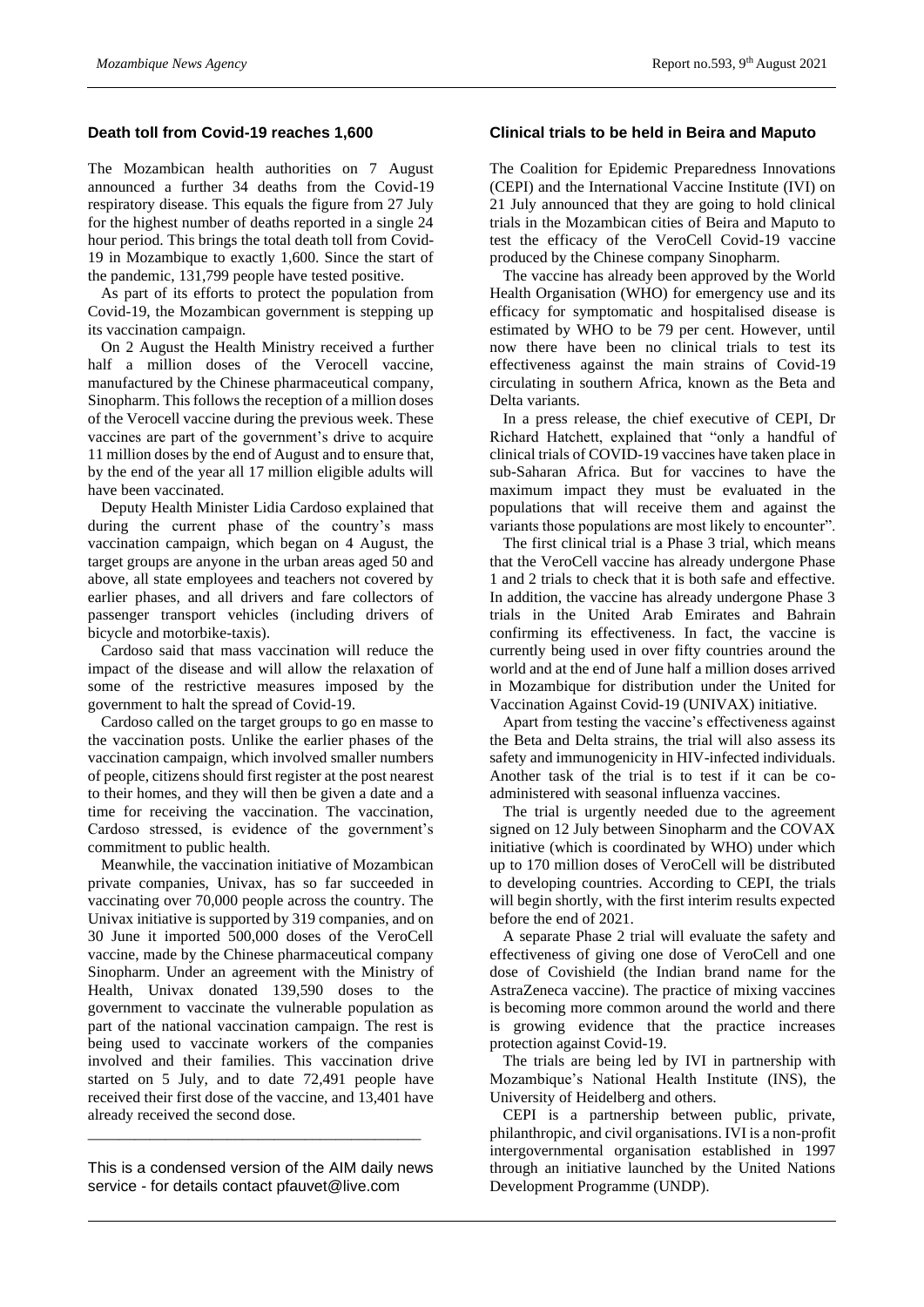#### **New prison officials appointed**

Justice Minister Helena Kida on 5 August swore into office Herminia Nhamuze as the new director of the Maputo Special Penitentiary for Women, better known as the Ndlavela Women's Prison.

Nhamuze, who holds the rank of deputy superintendent of the prison guards, takes over from her disgraced predecessor, Albertina Dimande. She must run a prison that became notorious in June, when the anti-corruption NGO, the Centre for Public Integrity (CIP) exposed a prostitution racket run by some of the guards, who had forced women prisoners into sexual relations with male clients who paid the guards substantial sums.

A commission of inquiry was set up which, although it could not verify all of CIP's findings, concluded that guards had indeed exploited inmates, who were forced to have sex with guards and with men brought into the prison by the guards.

"Sexual abuse by prison guards are acts of torture or cruel treatment," declared the Commission, which recommended that disciplinary measures should be taken against those involved.

Kida also appointed a range of other senior prison officials, including the National Director of the Prison Inspection Service, Yazalde Viana Serafina de Sousa; the National Director of Prison Operations, Fernando Mario Sumbana; the National Director of Rehabilitation and Reinsertion, Justino Bonaze; the Director of the Maputo Maximum Security Prison, Ramos Zambuco; and the Director of the Maputo Civil Prison, Ilidio Mutola.

Kida warned the newly appointed officials to avoid corruption and other criminal practices and promised that she would be "implacable" towards offenders. There would be no toleration for "acts of indiscipline, insubordination, corruption, illicit acts by prison staff involving inmates, and the violation of the fundamental rights of inmates", she stressed.

Kida insisted there must be greater control of legality in the prisons, where the staff must study all the legislation governing the sector.

#### **President Nyusi launches industrialisation programme**

President Filipe Nyusi on 6 August launched the "Industrialise Mozambique" programme in Vanduzi district, in the central province of Manica.

The programme is a presidential initiative intended to improve efficiency and boost the potential of the country's industries. President Nyusi added that it will generate employment and income for young people and increase industrial production.

Implementing the programme will involve building more industrial infrastructure and overcoming constraints related to rural roads, electrification, telecommunications and water supply.

"Let's get out of our comfort zone and embrace hard work", declared President Nyusi, adding that

Mozambique already has everything needed to ensure success. "Let us stimulate production and marketing to generate jobs and income for young people and women", he urged.

The public and private sectors, civil society, and cooperation partners, President Nyusi said, should all be involved in the goals of boosting the weight of industry in the Gross Domestic Product, increasing industrial exports, and substituting imports.

The programme, he added, has a medium and long term institutional perspective, based on the principles of "One Country, One Vision, One Industrial Strategy".

"This initiative", said President Nyusi, "will be monitored in its various phases, in order to validate the results, and the process of transforming the economy, and catalysing the goal of building a medium-income country, where every Mozambican benefits from the riches of the soil and the subsoil".

He promised that there will be finance for "projects whose anchor criteria take as their basis the competitiveness of the sector, resulting in economic and financial viability".

President Nyusi insisted that new industrial units should not follow a business model that rests on anticompetitive practices, dependent on customs and fiscal benefits. Furthermore, a long term programme should be independent of political cycles, in order to allow continuity.

"Leave politics to the politicians", he urged. "Think about business and how to make money. This is what we mean we speak of the value of our resources growing in a sustainable and realistic way, without preconceptions. In this way, we adapt to the new reality, giving shape to our policy instruments in the context of the SADC region, the continent and the world".

## **Government approves strategy for managing displaced**

The Mozambican government on 3 August approved the policy and strategy for managing internally displaced people to reduce and solve the problems facing displaced people through appropriate actions of prevention, assistance, and socio-economic re-insertion.

Speaking to reporters after the weekly meeting of the Council of Ministers (Cabinet), the government spokesperson, Deputy Justice Minister Filimao Suaze, said the policy applies to people who have been forced to leave their normal places of residence due to the adverse effects of armed conflicts.

The policy also covers situations of generalised violence, violations of human rights, and natural or manmade disasters, which have not crossed the borders of Mozambique.

"This policy and strategy seek essentially to improve the coordination of support and assistance for the displaced", said Suaze. "Naturally central coordination will always be done by the government authorities, but there will also be the intervention of other humanitarian bodies, civil society, and individuals. So, there is always a need to improve coordination mechanisms".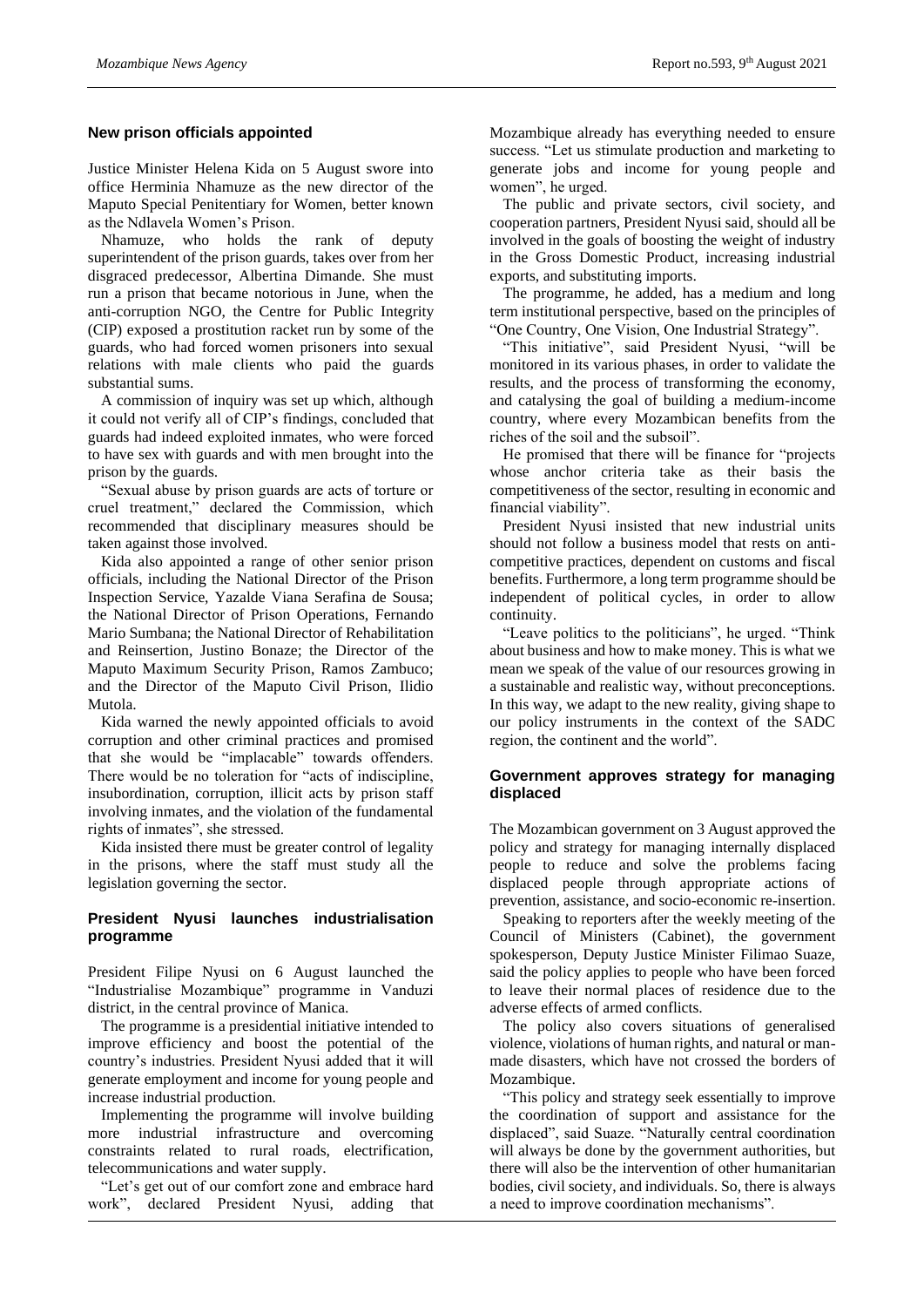#### **Leader of Renamo Military Junta still wants talks**

The leader of the self-styled "Renamo Military Junta", Mariano Nhongo, has broken a silence that lasted for months to proclaim that he is open to a dialogue to reach peace with the Mozambican government.

Interviewed on 28 July by the German agency DW Africa, Nhongo made it clear that he only wants to talk with the government and not with the mainstream of Renamo. Nor does he want the United Nations to be involved in any discussions.

However, the government has made it repeatedly clear that it regards Nhongo's group as a faction within Renamo, and it has already, in August 2019, negotiated a peace agreement with the Renamo leadership, signed by President Filipe Nyusi and Renamo leader Ossufo Momade. It is not prepared to sign a separate deal with people who broke away from Renamo.

Momade was elected president of Renamo at a Renamo congress in January 2019. But Nhongo rejected the decisions of that congress, denounced Momade as "a traitor", and proclaimed himself the true leader of Renamo.

The Military Junta ran a low-level insurgency in the central provinces of Manica and Sofala in late 2019 and throughout 2020, mainly aimed at ambushing vehicles on the main roads. But no attacks have been reported since January 2021, and there has been a steady trickle of deserters from the Junta, turning themselves over to the government so that they can accept the benefits of the demobilisation package on offer.

Nhongo complained that the Junta sent a document to the government in 2019 but has not received a reply. "We expected that the government would give us a good reply", he said, claiming that "the people will understand and will accept me negotiating with the government. If the government wants to deceive me, the people will immediately find out and will not allow me to negotiate".

He added that if the government set up a negotiating team he would not allow Andre Matsangaissa Junior to be a member of it. Matsangaissa, a nephew of the first Renamo commander, Andre Matade Matsangaissa, is one of the Junta figures who publicly abandoned Nhongo. "The Government can set up a commission to negotiate with the Military Junta's commission, but not including the traitor", said Nhongo. "We've had enough of his betrayals".

Nhongo claimed he was not worried by desertions from the Junta's ranks. He said he has enough men to carry out new attacks but claimed he would rather enter into dialogue with the government.

"The military Junta still exists, and it will always exist", Nhongo boasted. "It will never finish, and it's waiting for a reply from the government. If the government is interested in negotiating, the Military Junta is ready".

Nhongo did not explain why he wants no further contact with the United Nations representative, Mirko Manzoni (who is the personal envoy to Mozambique of

UN Secretary-General Antonio Guterres). Manzoni told reporters months ago that it has been difficult to contact Nhongo to talk about the current demobilisation of the Renamo militia.

#### **MCC chooses agriculture and rural transport as top priorities**

The United States development agency, the Millennium Challenge Corporation (MCC), has chosen agriculture and rural transport as the key sectors for its next package of aid to Mozambique, scheduled to start in 2023.

This information was shared by the MCC country director for Mozambique, Kenneth Miller, in Maputo at an audience granted by Foreign Minister Veronica Macamo.

Speaking to reporters at the end of the meeting, Miller said the MCC is committed to working with the Mozambican government to guarantee that its investment has a significant impact on poverty reduction and economic growth.

"We are already working with several ministries for investments in the areas of agriculture and rural transport as a way of creating jobs that can reduce the level of poverty in Mozambique", Miller stressed.

Among the MCC's priorities, Miller added, was the empowerment of women and young people. "We shall ensure that our joint investments strike at the roots of poverty", he said. "We do not yet have a specific plan for these areas, because it's a process that takes time, but the idea is that we shall also invest in these areas".

The MCC's aid packages are known as "compacts", and the US ambassador to Mozambique, Dennis Hearne, said, "this next MCC compact is an opportunity to make lasting investments in rural transport and in the agricultural area".

The National Coordinator of the Mozambican government's Office for the Development of Compact II, Higino de Marrule, reiterated that the results of a joint assessment showed that agriculture and rural transport are priority areas.

He confirmed that the Compact is scheduled to begin in 2023, but the Mozambican team hopes to start work earlier. "Well before 2023, we want to deliver a package of projects constituting Compact II that will be signed by the Mozambican government and the MCC", said Marrule.

Marrule added that the cost of the Compact has not yet been defined "but we hope it will reach close to US\$500 million".

Mozambique's first MCC compact was signed in 2007 and ran for five years. It was a grant of US\$506.9 million, of which only US\$447.9 million (88 per cent) was spent. The largest component was a water and sanitation project budgeted at US\$203.6 million intended to improve access to safe, reliable water supplies and sanitation services.

The MCC Board of Directors announced in December 2019 that it had selected Mozambique for a second compact.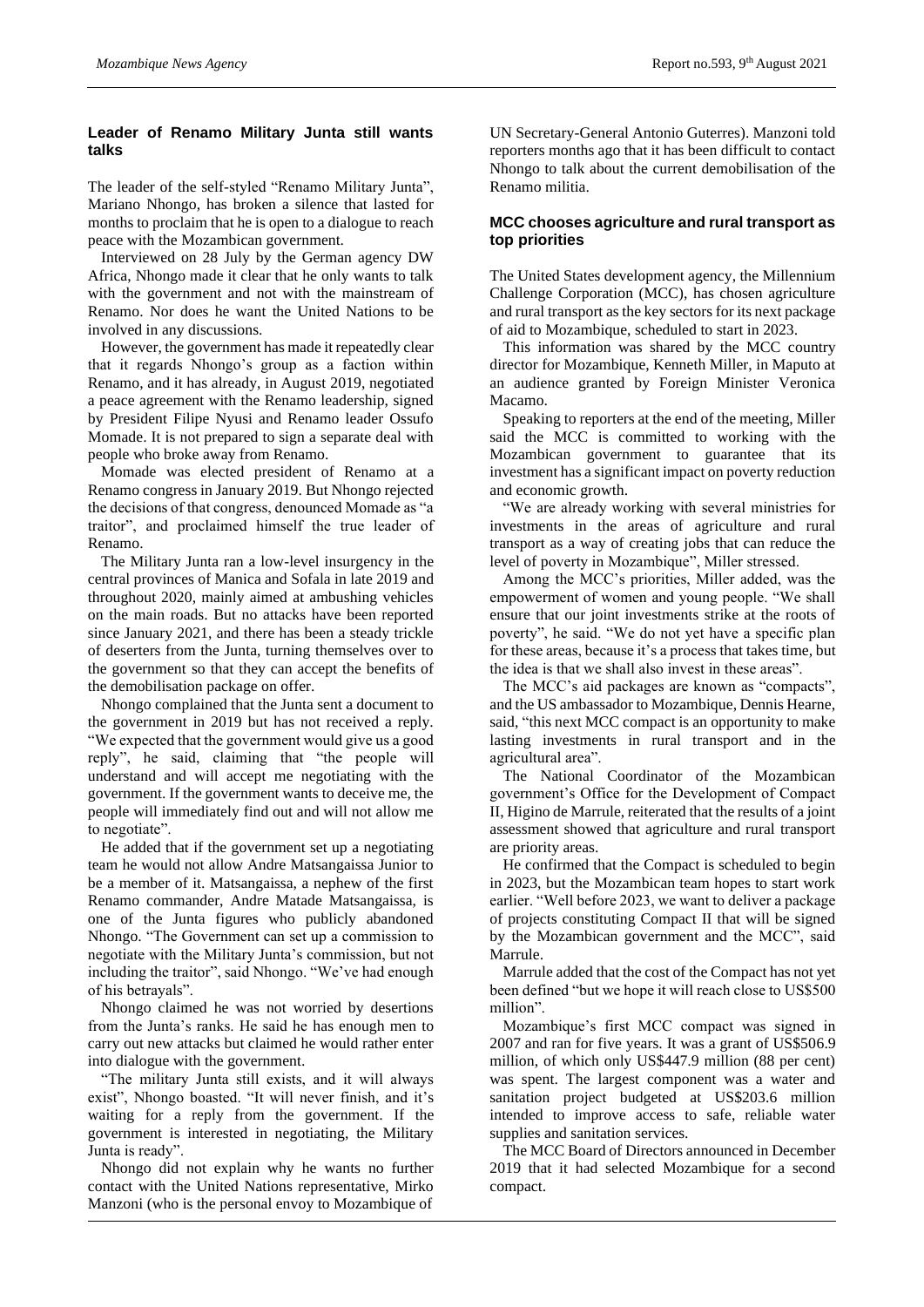#### **GALP accused of selling underweight gas bottles**

The Portuguese fuel company GALP has been accused of selling underweight bottles of domestic cooking gas.

Inspectors from Mozambique's National Norms and Quality Institute (INNOQ) visited GALP sales points in Maputo and the neighbouring city of Matola on 4 August. In Maputo, they visited five sales points but found that at only one of them was any gas available. Here they checked 32 bottles of gas, each of which should have weighed 11 kilogrammes. According to INNOQ, 29 of them were underweight, weighing an average of only 10 kilogrammes. INNOQ reacted by banning the sale of the entire consignment of 485 bottles from which those inspected came.

In Matola, the inspectors visited four sales points, three of which had gas available. Out of a sample of ten bottles, six were found by INNOQ to be underweight, weighing between nine and ten kilogrammes.

The inspectors also allege that a second company, Petrogas, was selling underweight bottles: 13 Petrogas bottles which should have weighed nine kilos were found to weigh an average of 8.87 kilogrammes. Larger bottles are supposed to weigh 14 kilogrammes, but the inspectors found 13 that weighed an average of 13.78 kilogrammes.

INNOQ promised that it will continue these inspections in order to protect the rights of consumers.

GALP immediately issued a protest claiming that the INNOQ inspections were "not credible". It said that the process of filling its gas bottles "is undertaken with the greatest of rigour and is subject to adequate control, both internal and external".

GALP added that it has been present in Mozambique for 60 years and "always fought for a posture of seriousness, good quality services, and a contribution to the development of the country".

## **Competition regulator urged to protect consumers**

Prime Minister Carlos Agostinho do Rosario on 2 August urged the new chairperson of the Competition Regulatory Authority (ARC), Iacumba Ali Aiuba, to focus on activities that protect consumers.

At the swearing-in ceremony, Rosario said that Aiuba and his team should concentrate on publicising and implementing the Law on Competition and on improving competition "so that we continue to promote a culture of healthy competition in our country".

The Prime Minister added that "the promotion of competition between different operators in the market stimulates a business environment favourable to the consolidation of the private sector and creates the conditions for attracting more investment".

He stressed that ARC should be guided by the principles of independence, impartiality, transparency, and technical competence. "Only in this way will the Regulatory Authority guarantee competition which

promotes efficiency and stimulates innovation in the national business sector", he said.

Rosario also swore into office the new general directors of the Investment and Export Promotion Agency (APIEX), Gil da Conceicao Bires, and of the National Norms and Quality Institute (INNOQ), Geraldo Albasini.

The Prime Minister challenged Bires to strengthen the role of APIEX as a centre providing information on investment, business, and foreign trade.

He also called on APIEX to ensure the regular holding of the Maputo International Trade Fair (FACIM) – particularly this year's which is taking place while the world is still grappling with the Covid-19 pandemic.

As for INNOQ, Rosario said it should protect consumers through verifying the instruments of measurement and inspecting products. He urged the INNOQ management to improve the norms of certification in order to cover the greatest possible number of products and services. "Ensuring the observance of quality standards and norms will protect human health, improve productivity, minimise waste, and hence reduce the costs of production and the price of the final product", he declared.

#### **German aid to WFP**

The German government has granted  $E26$  million (US\$31 million) to the UN World Food Programme (WFP) in Mozambique.

According to a joint release from the German embassy and the WFP, this grant is to assist the hundreds of thousands of people displaced by terrorist activities in the northern province of Cabo Delgado and to counter the impacts of the Covid-19 pandemic.

The new funding is in response to an urgent appeal by the WFP for more funds so that it can continue to provide support to people in need and buy and store food stocks to face the approaching 2021/2022 rainy season to protect against any disturbances in aid that may result from logistical problems caused by heavy rains.

According to German ambassador Lothar Freischlder, "Germany has doubled its contribution, because it is important for us to attend to the needs of people affected by crises and disasters, and so I am proud of these funds which are arriving at a moment when the people of Cabo Delgado have most need of them to survive and to rebuild".

WFP national director in Mozambique, Antonella d'Aprile declared that without the German support "thousands of people would suffer from food insecurity in northern Mozambique. The German contribution allows us to help 298,000 people affected by the conflict".

She added that "as the need for humanitarian assistance increases to record levels, driven by conflicts, climate change, and Covid-19, WFP will continue to support the most vulnerable people, and provide assistance for recovery and resilience, working in close collaboration with the national institutions".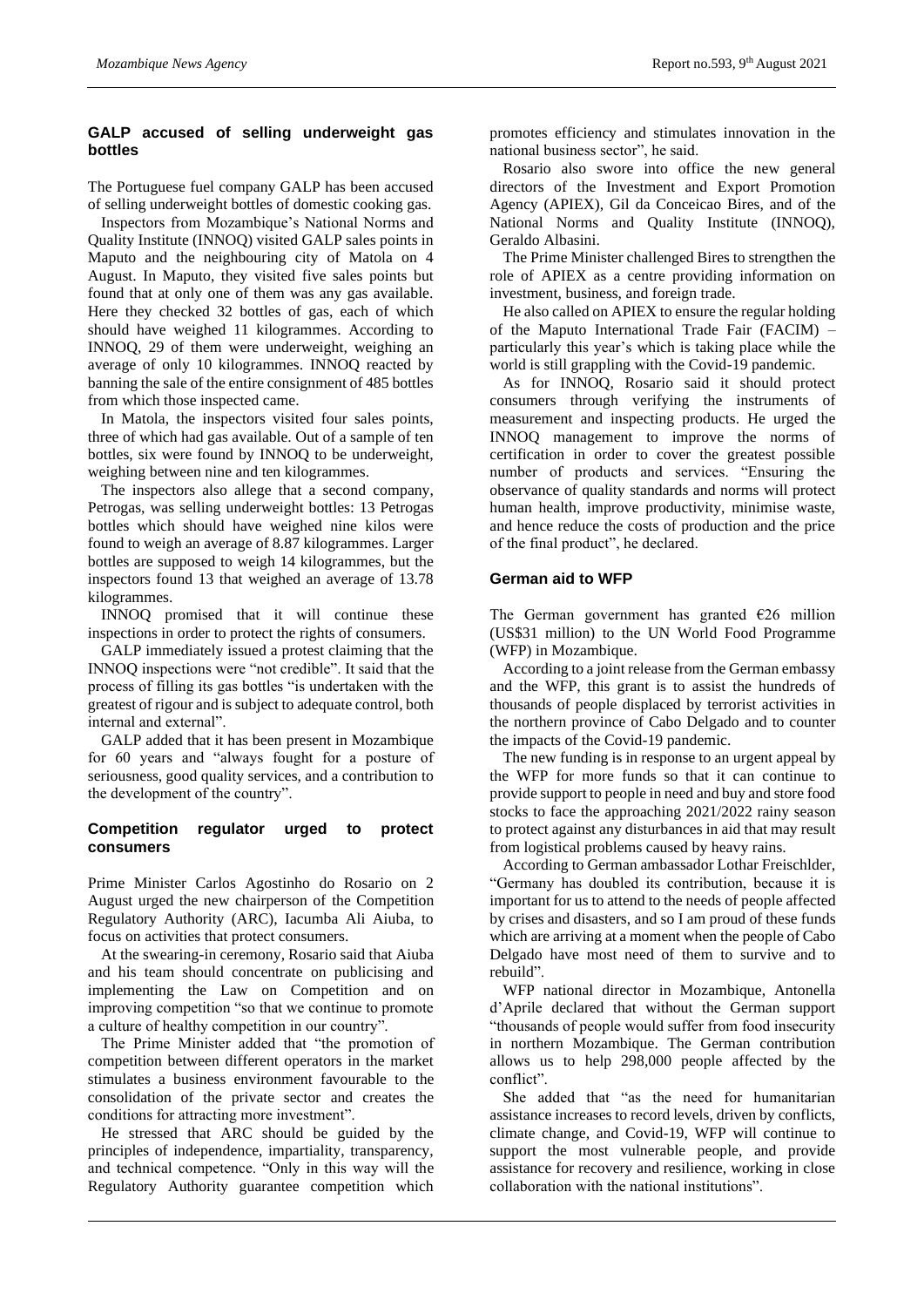#### **Mphanda Nkuwa to begin generating power in 2030**

The proposed new dam at Mphanda Nkuwa, on the Zambezi River, 60 kilometres downstream from the existing dam at Cahora Bassa, in the western province of Tete, could start generating electricity in 2030, according to the official government spokesperson, Deputy Justice Minister Filimao Suaze.

Speaking to reporters on 20 July, after the weekly meeting of the Council of Ministers (Cabinet), Suaze said building the new dam will cost about US\$4 billion. It will produce 1,500 megawatts of power and much of that electricity will be sent southwards on a 1,600 kilometre transmission line from Tete to Maputo.

"It is expected that 2030 will see the effective take-off of this project", declared Suaze. He expected construction to take six years.

The project has been on the table for decades but was relaunched in August 2018 by President Filipe Nyusi who announced that the public electricity company EDM, and the company that operates the Cahora Bassa dam, HCB, will be in charge of reviving the initiative.

The problem remains to find a definitive buyer for the power generated at Mphanda Nkuwa. The obvious buyer is the South African electricity company, Eskom, which already purchases the bulk of the power generated at Cahora Bassa. But so far Eskom has not committed to buying more hydropower from Mozambique, despite the rolling blackouts (known euphemistically as "load shedding") that it imposes on South African consumers.

The Council of Ministers discussed the development of other water resource storage and management projects, among which Suaze stressed the dam at Mapai, in the southern province of Gaza, regarded as crucial for controlling flooding in the Limpopo Valley. Suaze was confident that this dam will be built by 2025. He said the selection of a contractor is underway, following the rules of the law on public-private partnerships. Construction of this dam is budgeted at one billion dollars. The reservoir behind the dam will store six billion cubic metres of water. A power station at this dam will generate 75 megawatts, and the dam will also enable the irrigation of 250,000 hectares of land in this semi-arid part of the country.

Further south is the projected Moamba-Major dam, on the Incomati River, the first stone for which was laid in 2014. The work was interrupted due to a cut in the financing by the Brazilian National Economic and Social Development Bank (BNDES), following corruption scandals in Brazil involving the construction company Andrade Gutierrez.

About US\$700 million is needed for this dam, and Suaze said that negotiations are underway with the Exim Bank of China to secure the funds. The dam will have the capacity to store 760 million cubic metres of water, to be partly used for irrigation in the river valley and partly for drinking water, including for the Greater Maputo Metropolitan Area. It will also generate 15 megawatts of electricity.

#### **EDM replacing electricity network in Maputo**

Mozambique's publicly owned Electricity Company, EDM, on 23 July started to replace obsolete cables and pylons over about seven kilometres in the inner Maputo neighbourhood of Malhangalene, in a bid to improve the quality of power reaching consumers.

The director of EDM Customer Service in the KaMpfumo municipal district, Eduardo Magaia, said the drive is budgeted at eight million meticais (US\$126,000) and will consist of a complete replacement of low voltage cables and metallic pylons, by insulated cables and concrete pylons.

He added that after the intervention, scheduled to last two months, 3,700 consumers will enjoy a better quality of electricity without the current frequent power cuts.

EDM was forced to make constant interventions in Malhangalene whenever there was a power cut, but Magaia was convinced that after the ongoing work has been concluded the situation will improve. Similar work will be undertaken in other areas of the municipal district.

Magaia also declared that EDM is replacing the current electricity meters with more modern equipment to monitor consumers' use of electricity, in a bid to reduce the frequent theft of electricity that causes the company huge losses.

#### **President Nyusi inaugurates solar power station**

President Filipe Nyusi on 30 July inaugurated the Matchedje solar power station, in the northern province of Niassa, which will supply power to around 400 households. The plant has a peak capacity of 200 kilowatts and President Nyusi stressed that it is part of the government's plans to ensure that electricity reaches ten million more consumers by 2024.

President Nyusi pointed out that electricity is an important catalyst for the country's social and economic development, noting that "electrical power contributes to the flourishing of industry, increased production, and improved living conditions".

The President added that, through the "Energy for All" project, the government will step up its efforts to boost access to electricity in the rural areas, focusing particularly on renewable sources of power.

He said that currently about 39 per cent of the Mozambican population has access to electricity in their homes – 35 per cent from the national grid, and four per cent from isolated systems, usually based on solar panels, outside the grid.

For his part, the Secretary of State for Niassa, Diniz Vilanculos, said that the establishment of the solar power station will drive the creation of small industries and self-employment, and will encourage tourism.

Matchedje holds a special place in Mozambican history since it was here that the Mozambique Liberation Front (Frelimo) held its second congress, in 1968, during the independence war.